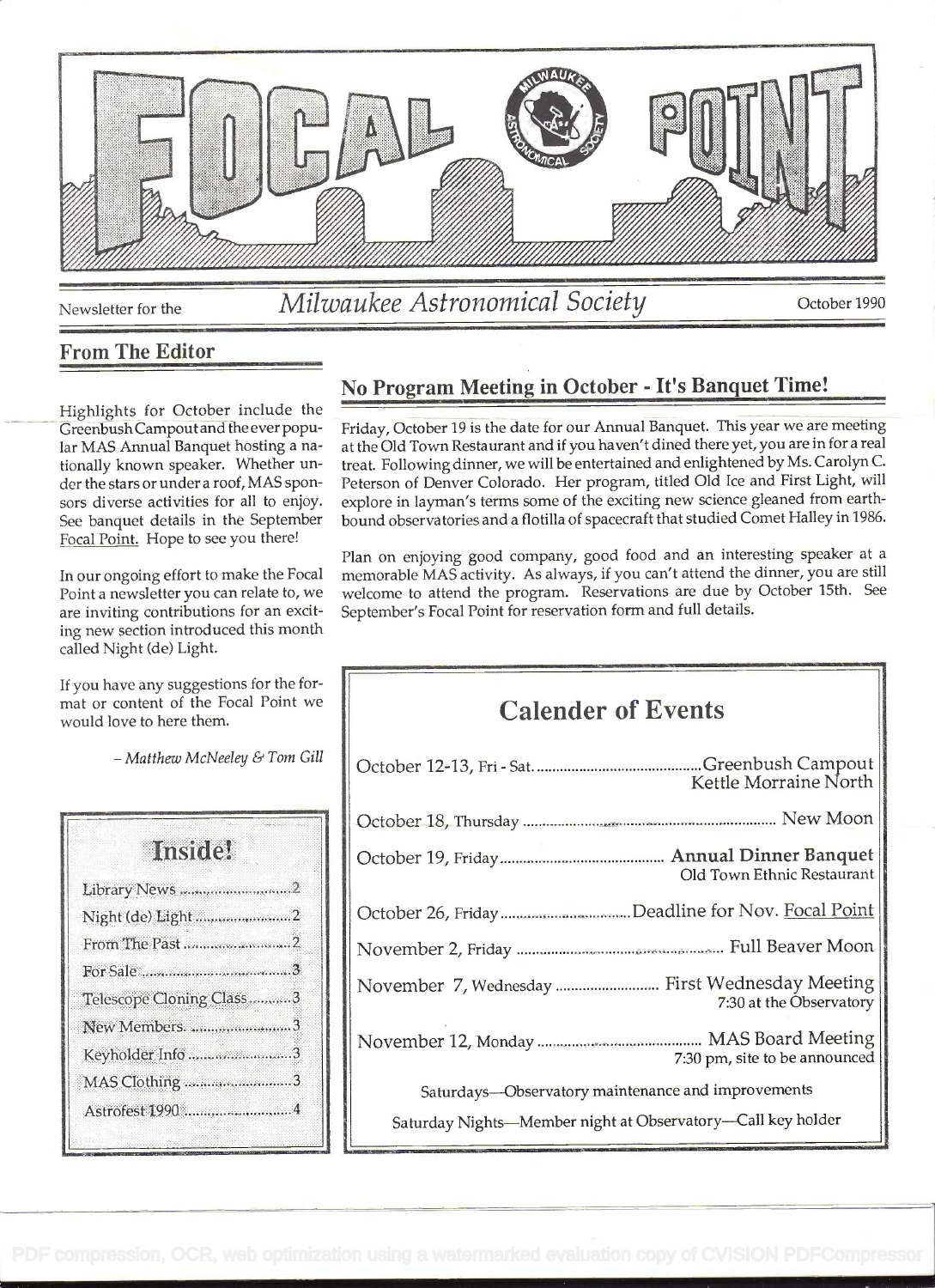#### Library News

#### From the Past

Bryan Brewer sets the stage for a solar Eclipse with an explanation of one of man's most ancient preoccupations: the cycles of sun and moon. The drama culminates in a thrilling experience for the fortunate audience in the path of totality. Recommended reading for the Baja or Hawaii-bound in 1991.

Bringing our textbook section up to date is Contemporary Astronomy, 4th Edition by Jay Pasachoff. The contents are richly illustrated and diagrammed and includes study guides and extensive appendices. This 1989 edition covers Voyager at Uranus.



Everyone who studies and appreciates the night sky has probablyaccumulated afew favorite objects, asterisms or eyepiece views. You find yourself returning to your personal treasures time and time again, and they never fail to stir up special feelings within you.

It may be the way it looks, the challenge in locating it, information known about it (or lack ofinformation), sky lore or anyofcountless other reasons. Butforyou, it has earned a special status amongst the thousands of other objects.

This section is to share briefkudos to your special night delights. Editors Matthew and Tom share some favorites in this first column. If you'd like to contribute, send to Focal Point Editor.

My sky favorites are not simply photons from afar; but rather poetic expressions aglow. M-71 in Sagitta for example. Sure, I appreciate the discussion (confusion) - open cluster or globular - now determined to be globular, but who knows the response tomorrow with the gathering of more data? From my view in a lightscattered urban sky, M-71 looks rather nebulous at low power, a misty star-patch at medium power, and finally is resolved at higher power into pinpoints of starrylike gems. To me, M-71 looks more like an open cluster, but apparently there is contrary evidence. I wonder what you see and think when gazing at this sky delight Matthew McNeeley.

There are the others, and there is the Veil. I've had many memorable views of the Veil in 'Big Guns' and with filter enhancement. I lose myself following the wispy tendrils and graceful arcs amongst the starry backdrop of Cygnus, amazed at the extensions and extent of detail, forgetting altogether that I'm not really in space, but rather 'in line' and others too are anxious for their turn at eyepiece euphoria.

These views I will always cherish. But it's during marginal sky conditions and/or with small instruments that makes the Veil one of my personal favorites. Maybe it's because I remember the first time, flat on my back with 11x80 binoculars, carefully star-hopping to where it should be, and was. The glowing 'C' I saw that night will forever be etched in my mind. Or maybe it's when I' meet someone who has not yet seen the Veil because they thought it 'out of range' for their instrument, and together we dispel that falsity. Or maybe because I've developed my observing skills to a point where I can see and appreciate the Veil (and other objects as well) when they are mere suggestions of themselves, barely perceptible glows which, by virtue of their elusiveness, seem more like discoveries than just objects to look at. Tom Gill

# $-1 - \underbrace{\textcolor{blue}{\textcolor{blue}{\textcolor{blue}{\textbf{(}}}}\textcolor{blue}{\textcolor{blue}{\textbf{(}}\textcolor{blue}{\textcolor{blue}{\textbf{(}}\textcolor{blue}{\textbf{(}}\textcolor{blue}{\textbf{(}}\textcolor{blue}{\textbf{(}}\textcolor{blue}{\textbf{(}}\textcolor{blue}{\textbf{(}}\textcolor{blue}{\textbf{(}}\textcolor{blue}{\textbf{(}}\textcolor{blue}{\textbf{(}}\textcolor{blue}{\textbf{(}}\textcolor{blue}{\textbf{(}}\textcolor{blue}{\textbf{(}}\textcolor{blue}{\textbf{(}}\textcolor{blue}{\textbf{(}}\textcolor{blue}{\textbf{(}}\text$  $-1 - \frac{\mu\alpha}{\prod_{i=1}^{n-1}(\alpha_i)} - 1$ DOUBLE DOME

#### - 15 Years Ago

Naked Eye Astronomers Please Note: Between Oct. l7and 27, five planets will be visible at the same time if the sky is clear and the view unobstructed (six if you count the earth). Incidentaly the moon will be full on the 20th ...

MAS is pleased to announce this large group of new members (21 in all and among them ...)

Francisco Roldan - interested in general astronomy (indeed! ed. note).

 $-10$  Years Ago

26" Telescope News: Construction is moving along. The concrete floor has been poured, the door is installed and the mounting pier is capped.

Work will begin on a temporary roof to offer some protection to the interior from bad weather. Installation of the second floor is next on the agenda.

## NCRAL Organizational Meeting

MAS is pleased and honored that we are selected as host to the 1992 Regional Convention. Now the planning begins in earnest.

On Thursday, October 25, 7:30 pm, at the Observatory, Dan Kohler will hold the first organizational meeting for those interested in investing their expertise and enthusiasm to assure the convention is a stellar success. Please plan to attend.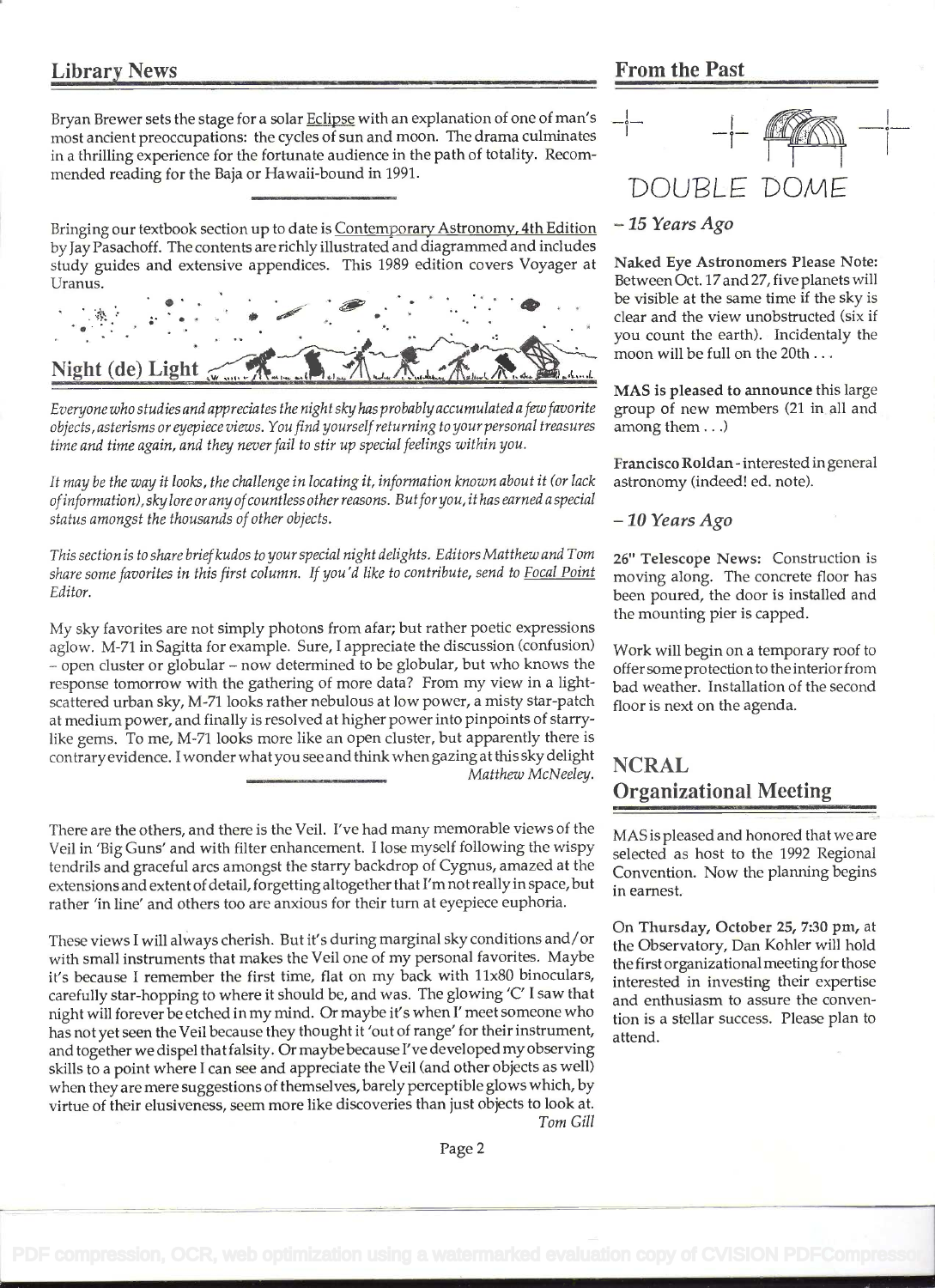#### Greenbush - Milky Way



GreenbushCampers are meeting Thursday through Saturday, October 12-13, at the Star Party/Campout at Greenbush Kettle Moraine, campsite #5 & 6. A waning Moon will allow the overhead Milky Way to come shining through. Bring your tent, telescope and firewood. Please call in advance if attending. Campers must pay \$2.00/day/person plus vehicle registration (\$3.50 per day or \$14 annual sticker). For more info, contact Paul Borchardt, 781-0169.

#### MAS Clothing

Sweatshirts and Jackets are available from member Tom Gill. Sweats 50/50 blend and have a large white MAS logo size is limit printed on royal blue.

Nylon jackets have a small white MAS logo on either royal or navy. Call Tom at Chest Works, 476-6986, to place your order.

| Sweat Shirt            | \$10.00 |
|------------------------|---------|
| Nylon Jacket \$27.00   |         |
| Quilted Jacket \$33.00 |         |

For Sale

Equatorial mount with slow motion controls. \$125.00 Call Tom Gill 476- 6986 anytime.

### Time to Renew Your Membership

# Dues 'R' Due

Just a reminder for those yet to pay their 1990-91 membership dues! While it is too late to get Kaimbach subscriptions, your payment will include Sky and Telescope.

#### Telescope Cloning Class

Member Peter Smitka is once again offering his services to conduct a telescope cloning (making) class. Here is an excellent opportunity to build and own a quality 6" or 8" telescope. Cost of the scopes are approximately \$450 for the six inch and \$600 for the eight inch.

If interested, please call Peter Smitka at 546-4546 days or 785-0926 eves. Class size is limited and is scheduled to begin

#### **Apollo Generosity**

Once again, MAS has been informed by Apollo's Oren Purintun that the Apollo Fund will make a \$2500.00 donation to MAS to be used as a capital investment in the future of our Society. We thank the Apollo Fund and Mr. Purintun for this generous gift.

| <b>DAULIS TANSELL</b><br>Keyholders |  |  |
|-------------------------------------|--|--|
| Virgil Tangney<br>327-7976          |  |  |
| James Toeller<br>352-7144           |  |  |
| <b>Richard Wiesen</b><br>781-4786   |  |  |
| Paul Borchardt<br>781-0169          |  |  |
| <b>Greg Cieslak</b><br>744-5703     |  |  |
| <b>Brian Ganiere</b><br>272-4649    |  |  |
|                                     |  |  |

Saturday Nite

#### New Members

The following new members were recently announced by the MAS Board.

John R. Gladieux, M.D.<br>- South Milwaukee

Harold and John Hopkinson<br>- Milwaukee

Dan Malloy - Milwaukee

Gloria James and Jason Young<br>Waukesha -

Kathryn S. Korstanje<br>- Shorewood -

Shane Schipper - Waukesha

The Society extends all new members a big welcome! When you see them at a meeting or other MAS function, be sure to introduce yourself.